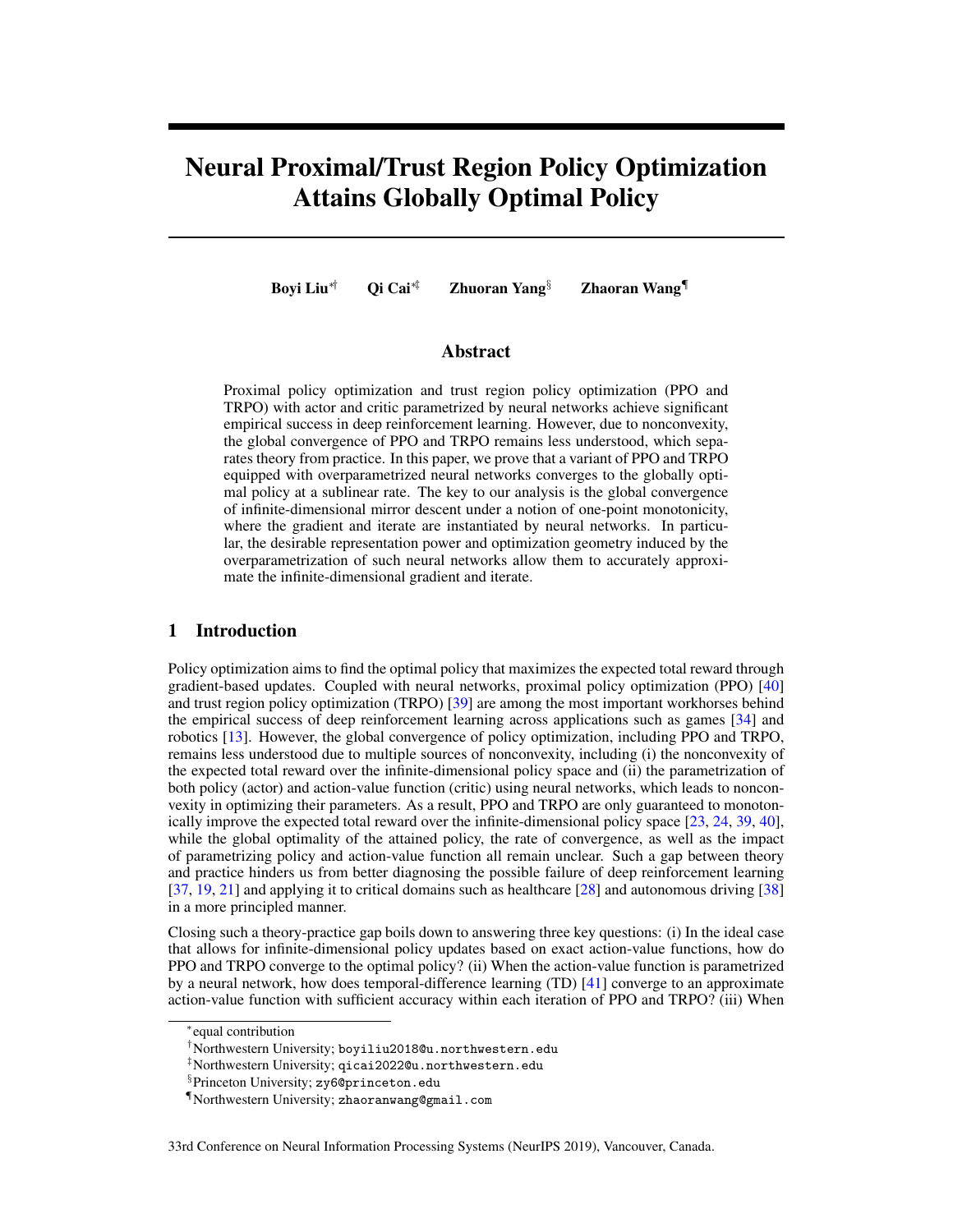the policy is parametrized by another neural network, based on the approximate action-value function attained by TD, how does stochastic gradient descent (SGD) converge to an improved policy that accurately approximates its ideal version within each iteration of PPO and TRPO? However, these questions largely elude the classical optimization framework, as questions (i)-(iii) involve nonconvexity, question (i) involves infinite-dimensionality, and question (ii) involves bias in stochastic (semi)gradients [44, 42]. Moreover, the policy evaluation error arising from question (ii) compounds with the policy improvement error arising from question (iii), and they together propagate through the iterations of PPO and TRPO, making the convergence analysis even more challenging.

Contribution. By answering questions (i)-(iii), we establish the first nonasymptotic global rate of convergence of a variant of PPO (and TRPO) equipped with neural networks. In detail, we prove that, with policy and action-value function parametrized by randomly initialized and overparametrized two-layer neural networks, PPO converges to the optimal policy at the rate of  $O(1/\sqrt{K})$ , where *K* is the number of iterations. For solving the subproblems of policy evaluation and policy improvement within each iteration of PPO, we establish nonasymptotic upper bounds of the numbers of TD and SGD iterations, respectively. In particular, we prove that, to attain an  $\epsilon$  accuracy of policy evaluation and policy improvement, which appears in the constant of the  $O(1/\sqrt{K})$ rate of PPO, it suffices to take  $O(1/\epsilon^2)$  TD and SGD iterations, respectively.

More specifically, to answer question (i), we cast the infinite-dimensional policy updates in the ideal case as mirror descent iterations. To circumvent the lack of convexity, we prove that the expected total reward satisfies a notation of one-point monotonicity  $[14]$ , which ensures that the ideal policy sequence evolves towards the optimal policy. In particular, we show that, in the context of infinitedimensional mirror descent, the exact action-value function plays the role of dual iterate, while the ideal policy plays the role of primal iterate [31, 32, 36]. Such a primal-dual perspective allows us to cast the policy evaluation error in question (ii) as the dual error and the policy improvement error in question (iii) as the primal error. More specifically, the dual and primal errors arise from using neural networks to approximate the exact action-value function and the ideal improved policy, respectively. To characterize such errors in questions (ii) and (iii), we unify the convergence analysis of TD for minimizing the mean squared Bellman error (MSBE) [7] and SGD for minimizing the mean squared error (MSE)  $[22, 27, 10, 3, 54, 8, 9, 26, 5]$ , both over neural networks. In particular, we show that the desirable representation power and optimization geometry induced by the overparametrization of neural networks enable the global convergence of both the MSBE and MSE, which correspond to the dual and primal errors, at a sublinear rate to zero. By incorporating such errors into the analysis of infinite-dimensional mirror descent, we establish the global rate of convergence of PPO. As a side product, the proof techniques developed here for handling nonconvexity, infinite-dimensionality, semigradient bias, and overparametrization may be of independent interest to the analysis of more general deep reinforcement learning algorithms. In addition, it is worth mentioning that, when the activation functions of neural networks are linear, our results cover the classical setting with linear function approximation, which encompasses the classical tabular setting as a special case.

More Related Work. PPO [40] and TRPO [39] are proposed to improve the convergence of vanilla policy gradient [49, 43] in deep reinforcement learning. Related algorithms based on the idea of KL-regularization include natural policy gradient and actor-critic [23, 35], entropy-regularized policy gradient and actor-critic [29], primal-dual actor-critic [12, 11], soft Q-learning and actor-critic [17, 18], and dynamic policy programming [6]. Despite its empirical success, policy optimization generally lacks global convergence guarantees due to nonconvexity. One exception is the recent analysis by [33], which establishes the global convergence of TRPO to the optimal policy. However, [33] require infinite-dimensional policy updates based on exact action-value functions and do not provide the nonasymptotic rate of convergence. In contrast, we allow for the parametrization of both policy and action-value function using neural networks and provide the nonasymptotic rate of PPO as well as the iteration complexity of solving the subproblems of policy improvement and policy evaluation. In particular, based on the primal-dual perspective of reinforcement learning [36], we develop a concise convergence proof of PPO as infinite-dimensional mirror descent under one-point monotonicity, which is of independent interest. In addition, we refer to the closely related concurrent work [2] for the global convergence analysis of (natural) policy gradient for discrete state and action spaces as well as continuous state space with linear function approximation. See also the concurrent work [52], which studies continuous state space with general function approximation, but only es-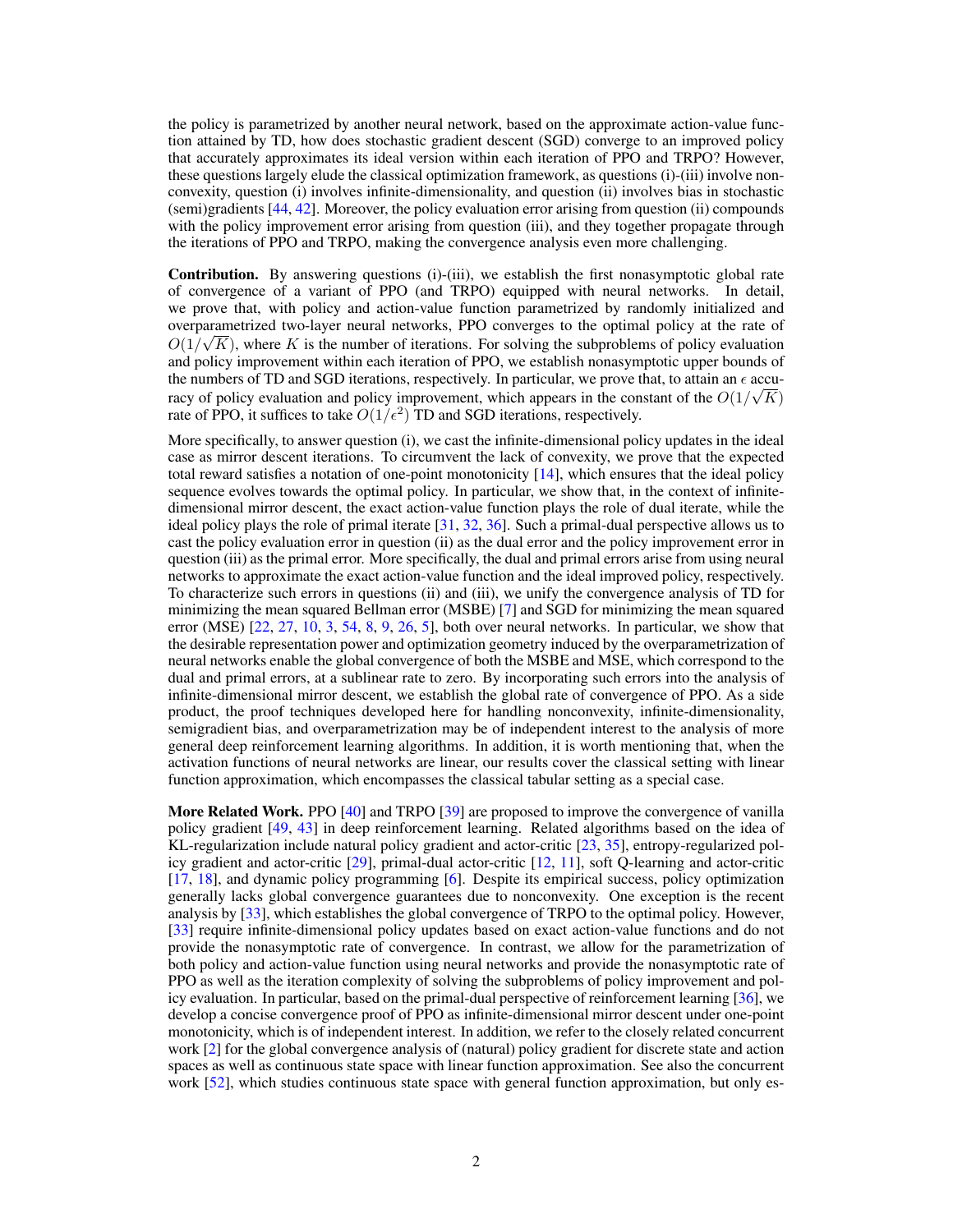tablishes the convergence to a locally optimal policy. In addition, in our companion paper [48], we establish the global convergence of neural (natural) policy gradient.

# 2 Background

In this section, we briefly introduce the general setting of reinforcement learning as well as PPO and TRPO.

**Markov Decision Process.** We consider the Markov decision process  $(S, \mathcal{A}, \mathcal{P}, r, \gamma)$ , where *S* is a compact state space, *A* is a finite action space,  $\mathcal{P}: \mathcal{S} \times \mathcal{S} \times \mathcal{A} \rightarrow \mathbb{R}$  is the transition kernel,  $r : S \times A \to \mathbb{R}$  is the reward function, and  $\gamma \in (0,1)$  is the discount factor. We track the performance of a policy  $\pi : \mathcal{A} \times \mathcal{S} \to \mathbb{R}$  using its action-value function (Q-function)  $Q^{\pi} : \mathcal{S} \times \mathcal{A} \to \mathbb{R}$ , which is defined as

$$
Q^{\pi}(s, a) = (1 - \gamma) \cdot \mathbb{E}\left[\sum_{t=0}^{\infty} \gamma^{t} \cdot r(s_t, a_t)\middle| s_0 = s, a_0 = a, a_t \sim \pi(\cdot \mid s_t), s_{t+1} \sim \mathcal{P}(\cdot \mid s_t, a_t)\right].
$$

Correspondingly, the state-value function  $V^{\pi}$  :  $S \to \mathbb{R}$  of a policy  $\pi$  is defined as

$$
V^{\pi}(s) = (1 - \gamma) \cdot \mathbb{E}\left[\sum_{t=0}^{\infty} \gamma^t \cdot r(s_t, a_t) \middle| s_0 = s, a_t \sim \pi(\cdot \mid s_t), s_{t+1} \sim \mathcal{P}(\cdot \mid s_t, a_t)\right].
$$
 (2.1)

The advantage function  $A^{\pi}: S \times \mathcal{A} \to \mathbb{R}$  of a policy  $\pi$  is defined as  $A^{\pi}(s, a) = Q^{\pi}(s, a)$  $V^{\pi}(s)$ . We denote by  $\nu_{\pi}(s)$  and  $\sigma_{\pi}(s, a) = \pi(a|s) \cdot \nu_{\pi}(s)$  the stationary state distribution and the stationary state-action distribution associated with a policy  $\pi$ , respectively. Correspondingly, we denote by  $\mathbb{E}_{\sigma_{\pi}}[\cdot]$  and  $\mathbb{E}_{\nu_{\pi}}[\cdot]$  the expectations  $\mathbb{E}_{(s,a)\sim\sigma_{\pi}}[\cdot] = \mathbb{E}_{a\sim\pi(\cdot|s),s\sim\nu_{\pi}(\cdot)}[\cdot]$  and  $\mathbb{E}_{s\sim\nu_{\pi}}[\cdot]$ , respectively. Meanwhile, we denote by  $\langle \cdot, \cdot \rangle$  the inner product over *A*, e.g., we have  $V^{\pi}(s)$  =  $\mathbb{E}_{a \sim \pi(\cdot | s)}[Q^{\pi}(s, a)] = \langle Q^{\pi}(s, \cdot), \pi(\cdot | s) \rangle.$ 

**PPO and TRPO.** At the  $k$ -th iteration of PPO, the policy parameter  $\theta$  is updated by

$$
\theta_{k+1} \leftarrow \underset{\theta}{\operatorname{argmax}} \, \widehat{\mathbb{E}} \left[ \frac{\pi_{\theta}(a \, | \, s)}{\pi_{\theta_k}(a \, | \, s)} \cdot A_k(s, a) - \beta_k \cdot \operatorname{KL}(\pi_{\theta}(\cdot \, | \, s) \, \| \, \pi_{\theta_k}(\cdot \, | \, s)) \right],\tag{2.2}
$$

where  $A_k$  is an estimator of  $A^{\pi_{\theta_k}}$  and  $\mathbb{E}[\cdot]$  is taken with respect to the empirical version of  $\sigma_{\pi_{\theta_k}}$ , that is, the empirical stationary state-action distribution associated with the current policy  $\pi_{\theta_k}$ . In practice, the penalty parameter  $\beta_k$  is adjusted by line search.

At the  $k$ -th iteration of TRPO, the policy parameter  $\theta$  is updated by

$$
\theta_{k+1} \leftarrow \underset{\theta}{\operatorname{argmax}} \, \widehat{\mathbb{E}} \left[ \frac{\pi_{\theta}(a \, | \, s)}{\pi_{\theta_k}(a \, | \, s)} \cdot A_k(s, a) \right], \quad \text{subject to } \mathrm{KL}(\pi_{\theta}(\cdot \, | \, s) \, \| \, \pi_{\theta_k}(\cdot \, | \, s)) \le \delta, \tag{2.3}
$$

where  $\delta$  is the radius of the trust region. The PPO update in (2.2) can be viewed as a Lagrangian relaxation of the TRPO update in (2.3) with Lagrangian multiplier  $\beta_k$ , which implies their updates are equivalent if  $\beta_k$  is properly chosen. Without loss of generality, we focus on PPO hereafter.

It is worth mentioning that, compared with the original versions of PPO [40] and TRPO [39], the variants in (2.2) and (2.3) use  $KL(\pi_{\theta}(\cdot | s) \| \pi_{\theta_k}(\cdot | s))$  instead of  $KL(\pi_{\theta_k}(\cdot | s) \| \pi_{\theta}(\cdot | s))$ . In Sections 3 and 4, we show that, as the original versions, such variants also allow us to approximately obtain the improved policy  $\pi_{\theta_{k+1}}$  using SGD, and moreover, enjoy global convergence.

# 3 Neural PPO

We present more details of PPO with policy and action-value function parametrized by neural networks. For notational simplicity, we denote by  $\nu_k$  and  $\sigma_k$  the stationary state distribution  $\nu_{\pi_{\rho_k}}$  and the stationary state-action distribution  $\sigma_{\pi_{\theta_k}}$ , respectively. Also, we define an auxiliary distribution  $\widetilde{\sigma}_k$  over  $\mathcal{S} \times \mathcal{A}$  as  $\widetilde{\sigma}_k = \nu_k \pi_0$ .

**Neural Network Parametrization.** Without loss of generality, we assume that  $(s, a) \in \mathbb{R}^d$  for all  $s \in S$  and  $a \in A$ . We parametrize a function  $u : S \times A \to \mathbb{R}$ , e.g., policy  $\pi$  or action-value function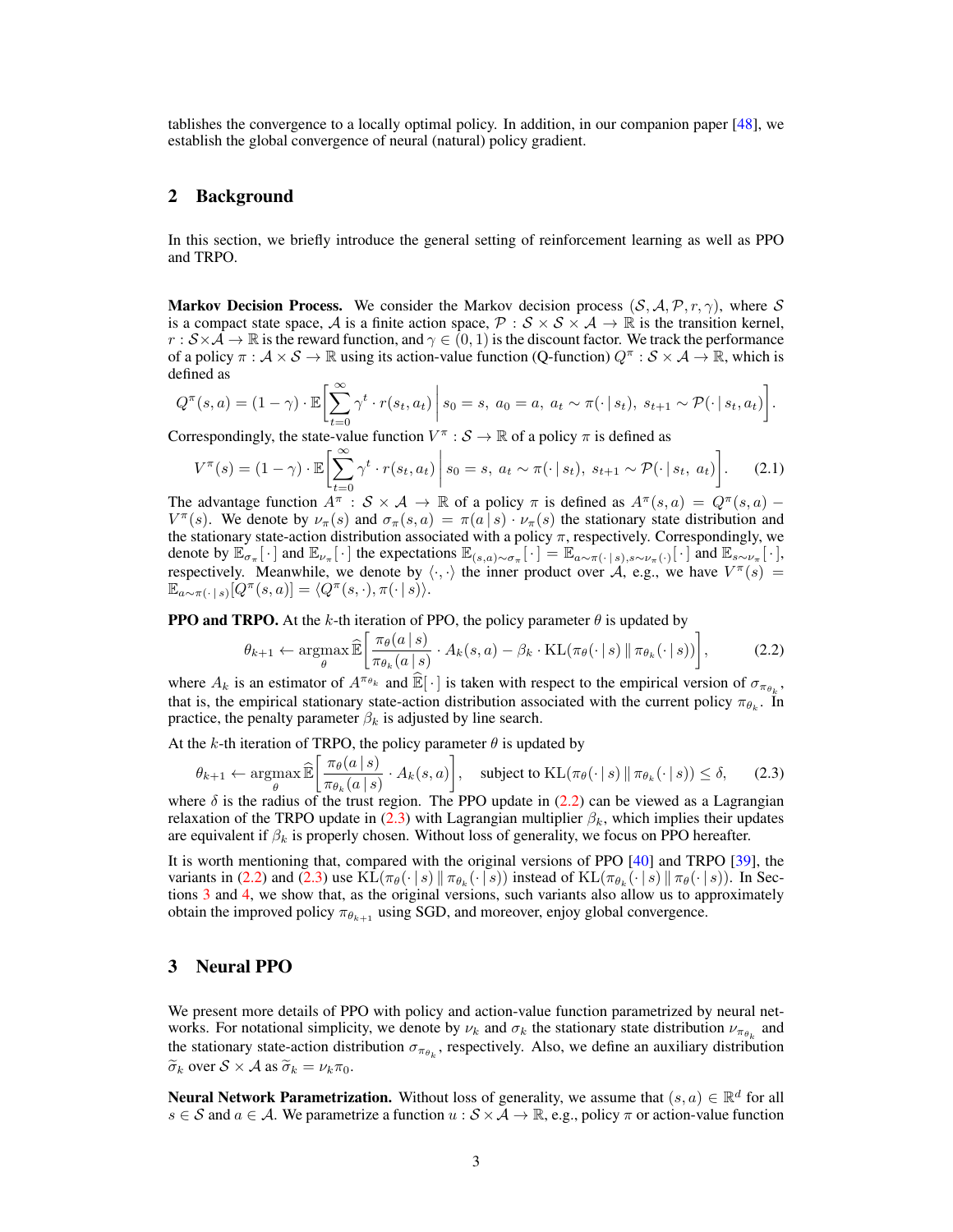$Q^{\pi}$ , by the following two-layer neural network, which is denoted by  $NN(\alpha; m)$ ,

$$
u_{\alpha}(s,a) = \frac{1}{\sqrt{m}} \sum_{i=1}^{m} b_i \cdot \sigma([\alpha]_i^{\top}(s,a)).
$$
\n(3.1)

Here *m* is the width of the neural network,  $b_i \in \{-1, 1\}$  ( $i \in [m]$ ) are the output weights,  $\sigma(\cdot)$  is the rectified linear unit (ReLU) activation, and  $\alpha = ([\alpha]_1^\top, \ldots, [\alpha]_m^\top)^\top \in \mathbb{R}^{md}$  with  $[\alpha]_i \in \mathbb{R}^d$   $(i \in [m])$ are the input weights. We consider the random initialization

 $b_i \stackrel{\text{i.i.d.}}{\sim} \text{Unif}(\{-1,1\}), \quad [\alpha(0)]_i \stackrel{\text{i.i.d.}}{\sim} \mathcal{N}(0, I_d/d), \text{ for all } i \in [m].$  (3.2) We restrict the input weights  $\alpha$  to an  $\ell_2$ -ball centered at the initialization  $\alpha(0)$  by the projection  $\Pi_{\mathcal{B}^0(R_\alpha)}(\alpha') = \operatorname{argmin}_{\alpha \in \mathcal{B}^0(R_\alpha)} \{ \|\alpha - \alpha'\|_2 \}, \text{ where } \mathcal{B}^0(R_\alpha) = \{ \alpha : \|\alpha - \alpha(0)\|_2 \leq R_\alpha \}.$ Throughout training, we only update  $\alpha$ , while keeping  $b_i$  ( $i \in [m]$ ) fixed at the initialization. Hence, we omit the dependency on  $b_i$  ( $i \in [m]$ ) in  $NN(\alpha; m)$  and  $u_\alpha(s, a)$ .

Policy Improvement. We consider the population version of the objective function in  $(2.2)$ ,

$$
L(\theta) = \mathbb{E}_{\nu_k} \left[ \langle Q_{\omega_k}(s, \cdot), \pi_\theta(\cdot \mid s) \rangle - \beta_k \cdot \text{KL}(\pi_\theta(\cdot \mid s) \parallel \pi_{\theta_k}(\cdot \mid s)) \right],\tag{3.3}
$$

where  $Q_{\omega_k}$  is an estimator of  $Q^{\pi_{\theta_k}}$ , that is, the exact action-value function of  $\pi_{\theta_k}$ . In the following, we convert the subproblem  $\max_{\theta} L(\theta)$  of policy improvement into a least-squares subproblem. We consider the energy-based policy  $\pi(a|s) \propto \exp\{\tau^{-1}f(s,a)\}\,$ , which is abbreviated as  $\pi \propto \exp{\lbrace \tau^{-1}f \rbrace}$ . Here  $f : S \times A \to \mathbb{R}$  is the energy function and  $\tau > 0$  is the temperature parameter. We have the following closed form of the ideal infinite-dimensional policy update. See also, e.g., [1] for a Bayesian inference perspective.

**Proposition 3.1.** Let  $\pi_{\theta_k} \propto \exp\{\tau_{k}^{-1}f_{\theta_k}\}\)$  be an energy-based policy. Given an estimator  $Q_{\omega_k}$  of  $Q^{\pi_{\theta_k}}$ , the update  $\widehat{\pi}_{k+1} \leftarrow \operatorname{argmax}_{\pi} \{\mathbb{E}_{\nu_k}[(Q_{\omega_k}(s,\cdot), \pi(\cdot | s)) - \widehat{\beta}_k \cdot \text{KL}(\pi(\cdot | s) \|\pi_{\theta_k}(\cdot | s))]\}$  gives  $\hat{\pi}_{k+1} \propto \exp\{\beta_k^{-1} Q_{\omega_k} + \tau_k^{-1} f_{\theta_k}\}.$ (3.4)

*Proof.* See Appendix C for a detailed proof.

 $\Box$ 

Here we note that the closed form of ideal infinite-dimensional update in (3.4) holds state-wise. To represent the ideal improved policy  $\hat{\pi}_{k+1}$  in Proposition 3.1 using the energy-based policy  $\pi_{\theta_{k+1}} \propto$  $\exp{\{\tau_{k+1}^{-1}f_{\theta_{k+1}}\}}$ , we solve the subproblem of minimizing the MSE,

$$
\theta_{k+1} \leftarrow \underset{\theta \in \mathcal{B}^0(R_f)}{\operatorname{argmin}} \mathbb{E}_{\widetilde{\sigma}_k} \left[ \left( f_{\theta}(s, a) - \tau_{k+1} \cdot (\beta_k^{-1} Q_{\omega_k}(s, a) + \tau_k^{-1} f_{\theta_k}(s, a)) \right)^2 \right],\tag{3.5}
$$

which is justified in Appendix **B** as a majorization of  $-L(\theta)$  defined in (3.3). Here we use the neural network parametrization  $f_{\theta} = NN(\theta; m_f)$  defined in (3.1), where  $\theta$  denotes the input weights and  $m_f$  is the width. It is worth mentioning that in (3.5) we sample the actions according to  $\tilde{\sigma}_k$  so that  $\pi_{\theta_{k+1}}$  approximates the ideal infinite-dimensional policy update in (3.4) evenly well over all actions. Also note that the subproblem in (3.5) allows for off-policy sampling of both states and actions [1].

To solve 
$$
(3.5)
$$
, we use the SGD update

$$
\theta(t+1/2) \leftarrow \theta(t) - \eta \cdot \left(f_{\theta(t)}(s,a) - \tau_{k+1} \cdot (\beta_k^{-1} Q_{\omega_k}(s,a) + \tau_k^{-1} f_{\theta_k}(s,a))\right) \cdot \nabla_{\theta} f_{\theta(t)}(s,a),\tag{3.6}
$$

where  $(s, a) \sim \tilde{\sigma}_k$  and  $\theta(t+1) \leftarrow \Pi_{\mathcal{B}^0(R_f)}(\theta(t+1/2))$ . Here  $\eta$  is the stepsize. See Appendix A for a detailed algorithm.

**Policy Evaluation.** To obtain the estimator  $Q_{\omega_k}$  of  $Q^{\pi_{\theta_k}}$  in (3.3), we solve the subproblem of minimizing the MSBE,

$$
\omega_k \leftarrow \underset{\omega \in \mathcal{B}^0(R_Q)}{\operatorname{argmin}} \mathbb{E}_{\sigma_k} [(Q_{\omega}(s, a) - [\mathcal{T}^{\pi_{\theta_k}} Q_{\omega}](s, a))^2]. \tag{3.7}
$$

Here the Bellman evaluation operator  $\mathcal{T}^{\pi}$  of a policy  $\pi$  is defined as  $[\mathcal{T}^{\pi}O](s, a) = \mathbb{E}[(1 - \gamma) \cdot r(s, a) + \gamma \cdot O(s', a') | s' \sim \mathcal{P}$ 

$$
[\mathcal{T}^{\pi}Q](s,a) = \mathbb{E}\big[(1-\gamma)\cdot r(s,a) + \gamma\cdot Q(s',a')\,\big|\, s' \sim \mathcal{P}(\cdot\,|\, s,a),\, a' \sim \pi(\cdot\,|\, s')\big].
$$

We use the neural network parametrization  $Q_{\omega} = NN(\omega; m_Q)$  defined in (3.1), where  $\omega$  denotes the input weights and  $m_Q$  is the width. To solve  $(3.7)$ , we use the TD update

$$
\omega(t+1/2) \leftarrow \omega(t) - \eta \cdot \left(Q_{\omega(t)}(s, a) - (1 - \gamma) \cdot r(s, a) - \gamma \cdot Q_{\omega(t)}(s', a')\right) \cdot \nabla_{\omega} Q_{\omega(t)}(s, a),\tag{3.8}
$$

where  $(s, a) \sim \sigma_k$ ,  $s' \sim \mathcal{P}(\cdot | s, a)$ ,  $a' \sim \pi_{\theta_k}(\cdot | s')$ , and  $\omega(t+1) = \Pi_{\mathcal{B}^0(R_Q)}(\omega(t+1/2))$ . Here  $\eta$ is the stepsize. See Appendix  $\overline{A}$  for a detailed algorithm.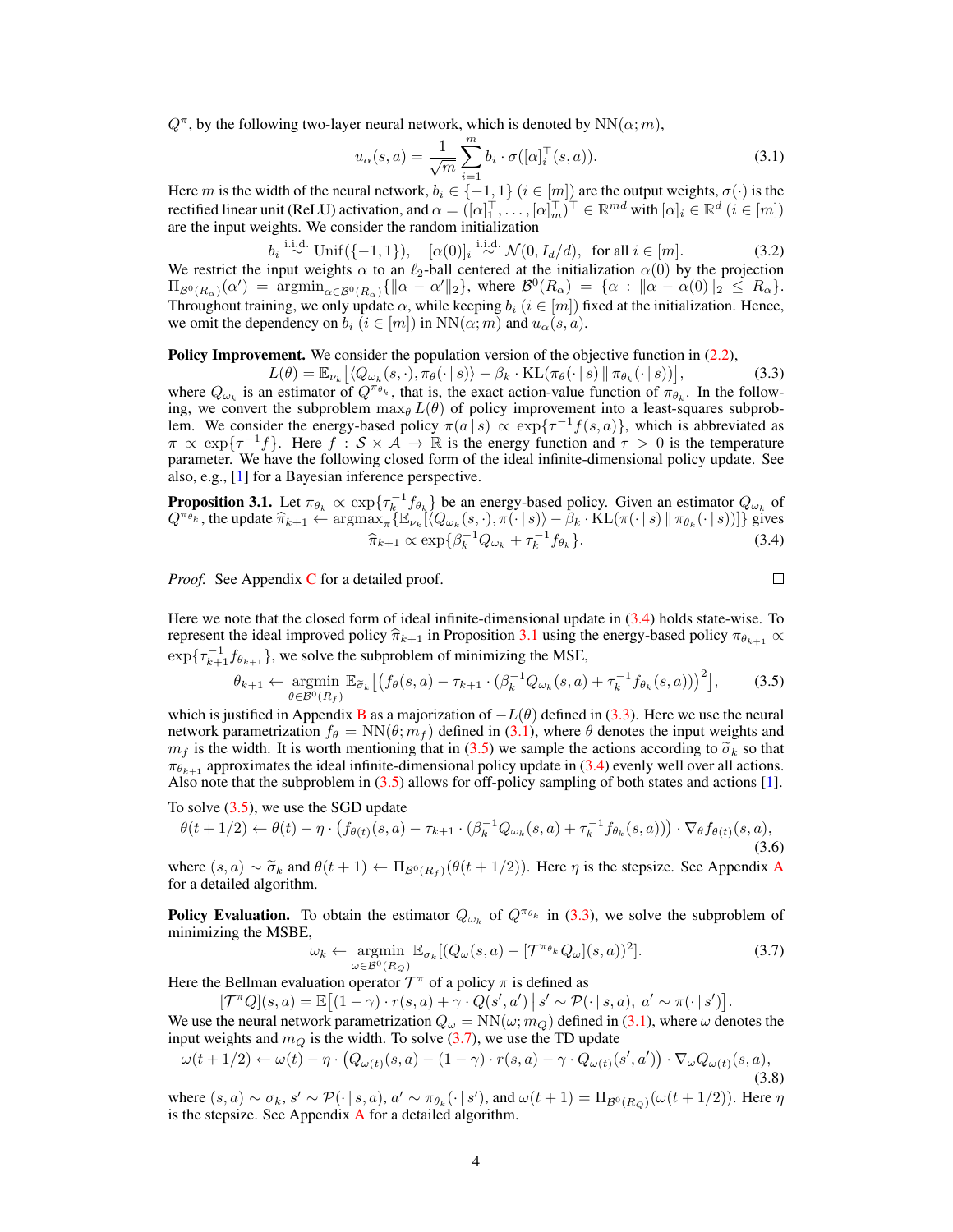Neural PPO. By assembling the subproblems of policy improvement and policy evaluation, we present neural PPO in Algorithm 1, which is characterized in Section 4.

Algorithm 1 Neural PPO

**Require:** MDP (*S, A, P, r,*  $\gamma$ *)*, penalty parameter  $\beta$ , widths  $m_f$  and  $m_Q$ , number of SGD and TD iterations *T*, number of TRPO iterations *K*, and projection radii  $R_f \geq R_Q$ 1: Initialize with uniform policy:  $\tau_0 \leftarrow 1$ ,  $f_{\theta_0} \leftarrow 0$ ,  $\pi_{\theta_0} \leftarrow \pi_0 \propto \exp\{\tau_0^{-1} f_{\theta_0}\}$ 2: for  $k = 0, ..., K - 1$  do<br>3: Set temperature paraments 3: Set temperature parameter  $\tau_{k+1} \leftarrow \frac{\beta \sqrt{K}}{k+1}$  and penalty parameter  $\beta_k \leftarrow \frac{\beta \sqrt{K}}{k+1}$ 4: Sample  $\{(s_t, a_t, a_t^0, s_t', a_t')\}_{t=1}^T$  with  $(s_t, a_t) \sim \sigma_k$ ,  $a_t^0 \sim \pi_0(\cdot | s_t)$ ,  $s_t' \sim \mathcal{P}(\cdot | s_t, a_t)$  and  $a'_t \sim \pi_{\theta_k}(\cdot \mid s'_t)$ 5: Solve for  $Q_{\omega_k} = NN(\omega_k; m_Q)$  in (3.7) using the TD update in (3.8) (Algorithm 3) 6: Solve for  $f_{\theta_{k+1}} = \text{NN}(\theta_{k+1}; m_f)$  in (3.5) using the SGD update in (3.6) (Algorithm 2) 7: Update policy:  $\pi_{\theta_{k+1}} \propto \exp\{\tau_{k+1}^{-1}f_{\theta_{k+1}}\}$ 8: end for

### 4 Main Results

In this section, we establish the global convergence of neural PPO in Algorithm 1 based on characterizing the errors arising from solving the subproblems of policy improvement and policy evaluation in  $(3.5)$  and  $(3.7)$ , respectively.

Our analysis relies on the following regularity condition on the boundedness of reward.

**Assumption 4.1** (Bounded Reward). There exists a constant  $R_{\text{max}} > 0$  such that  $R_{\text{max}} =$  $\sup_{(s,a)\in S\times A} |r(s,a)|$ , which implies  $|V^{\pi}(s)| \le R_{\max}$  and  $|Q^{\pi}(s,a)| \le R_{\max}$  for any policy  $\pi$ .

To ensure the compatibility between the policy and the action-value function [25, 43, 23, 35, 46, 47], we set  $m_f = m_Q$  and use the following random initialization. In Algorithm 1, we first generate according to (3.2) the random initialization  $\alpha(0) = \theta(0) = \omega(0)$  and  $b_i$  ( $i \in [m]$ ), and then use it as the fixed initialization of both SGD and TD in Lines 6 and 5 of Algorithm 1 for all  $k \in [K]$ , respectively.

#### 4.1 Errors of Policy Improvement and Policy Evaluation

We define the following function class, which characterizes the representation power of the neural network defined in (3.1).

**Definition 4.2.** For any constant  $R > 0$ , we define the function class

$$
\mathcal{F}_{R,m} = \left\{ \frac{1}{\sqrt{m}} \sum_{i=1}^{m} b_i \cdot \mathbb{1} \{ [\alpha(0)]_i^{\top}(s, a) > 0 \} \cdot [\alpha]_i^{\top}(s, a) : ||\alpha - \alpha(0)||_2 \le R \right\},\
$$

where  $[\alpha(0)]_i$  and  $b_i$  ( $i \in [m]$ ) are the random initialization defined in (3.2).

As  $m \to \infty$ ,  $\mathcal{F}_{R,m}$  - NN( $\alpha(0); m$ ) approximates a subset of the reproducing kernel Hilbert space (RKHS) induced by the kernel  $K(x, y) = \mathbb{E}_{z \sim N(0, I_d/d)}[1\{z^{\top}x > 0, z^{\top}y > 0\}x^{\top}y]$  [22, 27, 10, 3, 54, 8, 9, 26, 5, 7]. Such a subset is a ball with radius  $\hat{R}$  in the corresponding  $\hat{H}$ -norm, which is known to be a rich function class [20]. Correspondingly, for a sufficiently large width *m* and radius  $R, \mathcal{F}_{R,m}$  is also a sufficiently rich function class.

Based on Definition 4.2, we lay out the following regularity condition on the action-value function class.

Assumption 4.3 (Action-Value Function Class). It holds that  $Q^{\pi}(s, a) \in \mathcal{F}_{R_O, m_O}$  for any  $\pi$ .

Assumption 4.3 states that  $\mathcal{F}_{R_Q,m_Q}$  is closed under the Bellman evaluation operator  $\mathcal{T}^{\pi}$ , as  $Q^{\pi}$  is the fixed-point solution of the Bellman equation  $T^{\pi}Q^{\pi} = Q^{\pi}$ . Such a regularity condition is commonly used in the literature [30, 4, 16, 15, 45, 51]. In particular, [50] define a class of Markov decision processes that satisfy such a regularity condition, which is sufficiently rich due to the representation power of  $\mathcal{F}_{R_O,m_O}$ .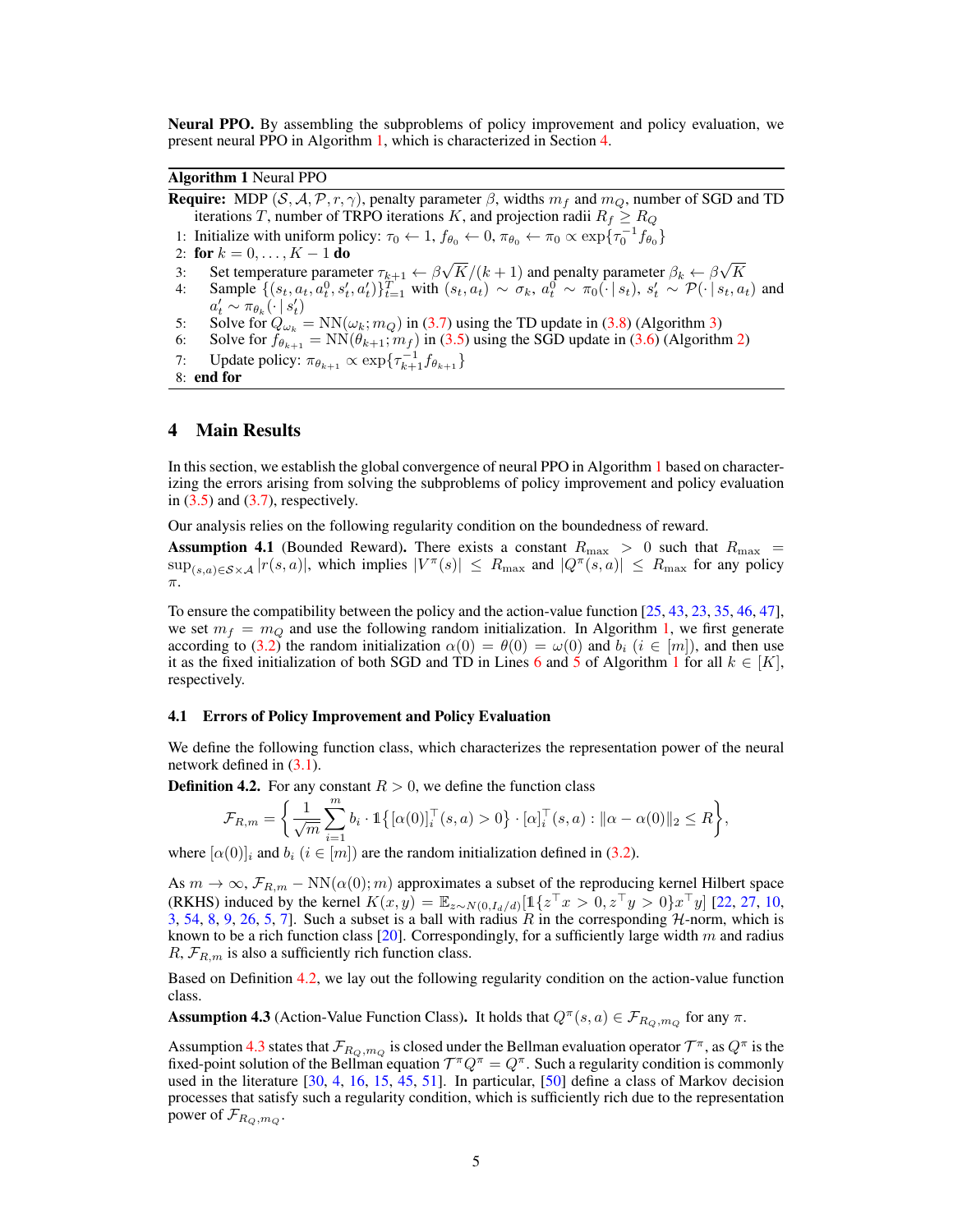In the sequel, we lay out another regularity condition on the stationary state-action distribution  $\sigma_{\pi}$ .

Assumption 4.4 (Regularity of Stationary Distribution). There exists a constant *c >* 0 such that for any vector  $z \in \mathbb{R}^d$  and  $\zeta > 0$ , it holds almost surely that  $\mathbb{E}_{\sigma_x}[\mathbb{1}\{|z^\top(s, a)| \leq \zeta\} |z| \leq c \cdot \zeta / \|z\|_2$ for any  $\pi$ .

Assumption 4.4 states that the density of  $\sigma_{\pi}$  is sufficiently regular. Such a regularity condition holds as long as the stationary state distribution  $\nu_{\pi}$  has upper bounded density.

We are now ready present bounds for errors induced by approximation via two-layer neural networks, with analysis generalizing those of [7, 5] included in Appendix D. First, we characterize the policy improvement error, which is induced by solving the subproblem in (3.5) using the SGD update in  $(3.6)$ , in the following theorem. See Line 6 of Algorithm 1 and Algorithm 2 for a detailed algorithm.

Theorem 4.5 (Policy Improvement Error). Suppose that Assumptions 4.1, 4.3, and 4.4 hold. We set  $T \geq 64$  and the stepsize to be  $\eta = T^{-1/2}$ . Within the *k*-th iteration of Algorithm 1, the output  $f_{\overline{a}}$  of Algorithm 2 satisfies

$$
\mathbb{E}_{\text{init}, \widetilde{\sigma}_k} \left[ \left( f_{\overline{\theta}}(s, a) - \tau_{k+1} \cdot (\beta_k^{-1} Q_{\omega_k}(s, a) + \tau_k^{-1} f_{\theta_k}(s, a)) \right)^2 \right] \n= O(R_f^2 T^{-1/2} + R_f^{5/2} m_f^{-1/4} + R_f^3 m_f^{-1/2}).
$$

*Proof.* See Appendix **D** for a detailed proof.

Similarly, we characterize the policy evaluation error, which is induced by solving the subproblem in  $(3.7)$  using the TD update in  $(3.8)$ , in the following theorem. See Line 5 of Algorithm 1 and Algorithm 3 for a detailed algorithm.

Theorem 4.6 (Policy Evaluation Error). Suppose that Assumptions 4.1, 4.3, and 4.4 hold. We set  $T \geq 64/(1 - \gamma)^2$  and the stepsize to be  $\eta = T^{-1/2}$ . Within the *k*-th iteration of Algorithm 1, the output  $Q_{\overline{\omega}}$  of Algorithm 3 satisfies

$$
\mathbb{E}_{\text{init}, \sigma_k} [(Q_{\overline{\omega}}(s, a) - Q^{\pi_{\theta_k}}(s, a))^2] = O(R_Q^2 T^{-1/2} + R_Q^{5/2} m_Q^{-1/4} + R_Q^3 m_Q^{-1/2}).
$$

*Proof.* See Appendix **D** for a detailed proof.

As we show in Sections 4.3 and 5, Theorems 4.5 and 4.6 characterize the primal and dual errors of the infinite-dimensional mirror descent corresponding to neural PPO. In particular, such errors decay to zero at the rate of  $1/\sqrt{T}$  when the width  $m_f = m_Q$  is sufficiently large, where *T* is the number of TD and SGD iterations in Algorithm 1. For notational simplicity, we omit the dependency on the random initialization in the expectations hereafter.

#### 4.2 Error Propagation

We denote by  $\pi^*$  the optimal policy with  $\nu^*$  being its stationary state distribution and  $\sigma^*$  being its stationary state-action distribution. Recall that, as defined in  $(3.4)$ ,  $\hat{\pi}_{k+1}$  is the ideal improved policy based on  $Q_{\omega_k}$ , which is an estimator of the exact action-value function  $Q^{\pi_{\theta_k}}$ . Correspondingly, we define the ideal improved policy based on  $Q^{\pi_{\theta_k}}$  as

$$
\pi_{k+1} = \underset{\pi}{\operatorname{argmax}} \{ \mathbb{E}_{\nu_k} \left[ \langle Q^{\pi_{\theta_k}}(s, \cdot), \pi(\cdot, s) \rangle - \beta_k \cdot \operatorname{KL}(\pi(\cdot \mid s) \, \| \, \pi_{\theta_k}(\cdot \mid s)) \right] \}.
$$
 (4.1)

By the same proof of Proposition 3.1, we have  $\pi_{k+1} \propto \exp\{\beta_k^{-1} Q^{\pi_{\theta_k}} + \tau_k^{-1} f_{\theta_k}\}\$ , which is also an energy-based policy.

We define the following quantities related to density ratios between policies or stationary distributions,

 $\phi_k^* = \mathbb{E}_{\widetilde{\sigma}_k}[\left|\mathrm{d}\sigma^*/\mathrm{d}\widetilde{\sigma}_k - \mathrm{d}(\pi_{\theta_k}\nu^*)/\mathrm{d}\widetilde{\sigma}_k\right|^2]^{1/2}, \quad \psi_k^* = \mathbb{E}_{\sigma_k}[\left|\mathrm{d}\sigma^*/\mathrm{d}\sigma_k - \mathrm{d}\nu^*/\mathrm{d}\nu_k\right|^2]^{1/2}, \quad (4.2)$ where  $d\sigma^*/d\tilde{\sigma}_k$ ,  $d(\pi_{\theta_k} \nu^*)/d\tilde{\sigma}_k$ ,  $d\sigma^*/d\sigma_k$ , and  $d\nu^*/d\nu_k$  are the Radon-Nikodym derivatives. A closely related quantity known as the concentrability coefficient is commonly used in the literature [30, 4, 16, 45, 51]. In comparison, as our analysis is based on stationary distributions, our definitions of  $\phi_k^*$  and  $\psi_k^*$  are simpler in that they do not require unrolling the state-action sequence. Then we have the following lemma that quantifies how the errors of policy improvement and policy evaluation propagate into the infinite-dimensional policy space.

 $\Box$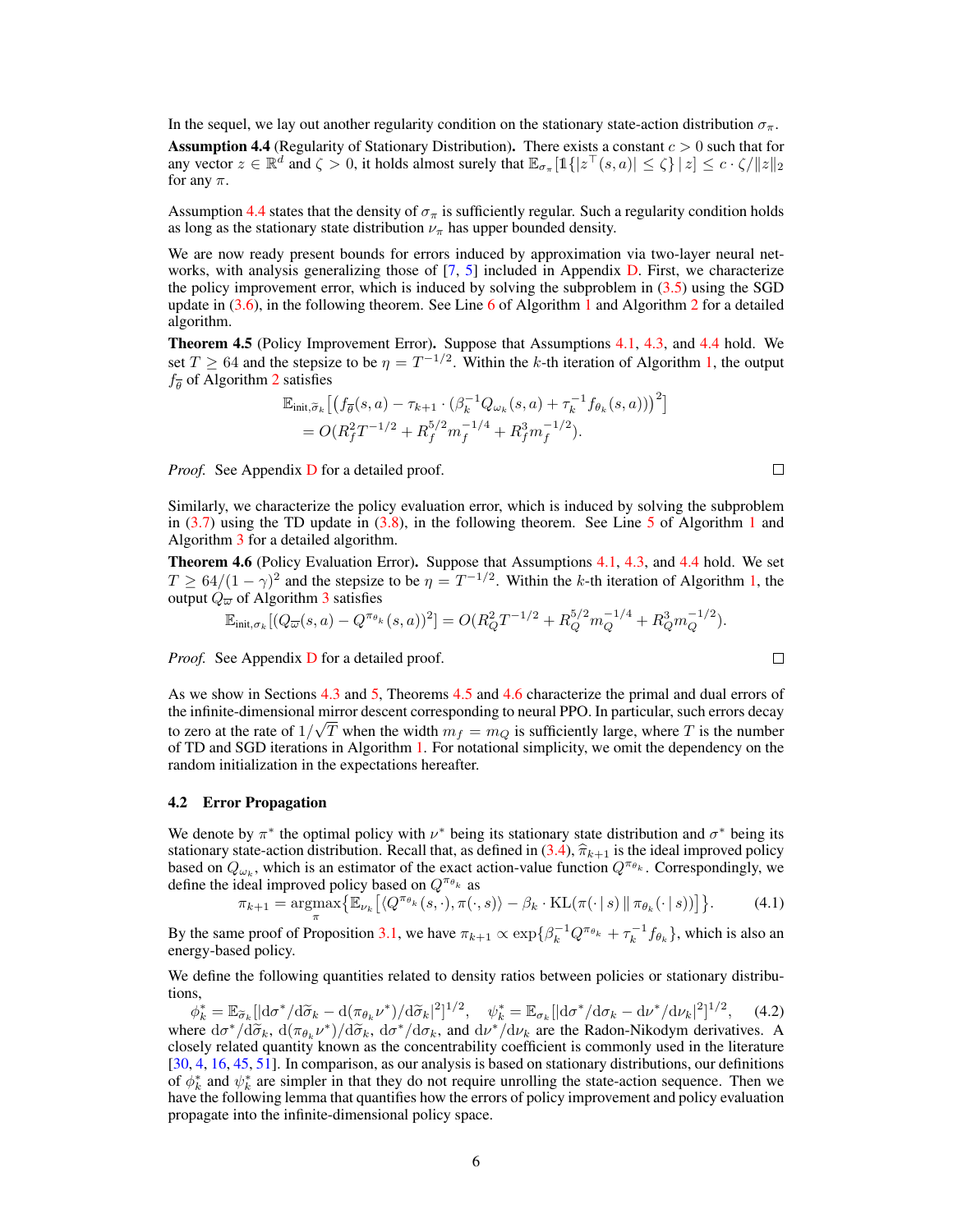Lemma 4.7 (Error Propagation). Suppose that the policy improvement error in Line 6 of Algorithm 1 satisfies

$$
\mathbb{E}_{\widetilde{\sigma}_k} \left[ \left( f_{\theta_{k+1}}(s, a) - \tau_{k+1} \cdot (\beta_k^{-1} Q_{\omega_k}(s, a) - \tau_k^{-1} f_{\theta_k}(s, a)) \right)^2 \right] \le \epsilon_{k+1},\tag{4.3}
$$
  
and the policy evaluation error in Line 5 of Algorithm 1 satisfies

 $\mathbb{E}_{\sigma_k}[(Q_{\omega_k}(s, a) - Q^{\pi_{\theta_k}}(s, a))^2] \leq \epsilon'_k$  $Q_{\omega_k}(s, a) - Q^{\pi_{\theta_k}}(s, a))^2 \le \epsilon'_k.$  (4.4)<br>obtained in Line 7 of Algorithm 1, we have For  $\pi_{k+1}$  defined in (4.1) and  $\pi_{\theta_{k+1}}$  obtained in Line 7 of Algorithm 1, we have

$$
\left| \mathbb{E}_{\nu^*} \left[ \left( \log(\pi_{\theta_{k+1}}(\cdot | s) / \pi_{k+1}(\cdot | s)), \pi^*(\cdot | s) - \pi_{\theta_k}(\cdot | s) \right) \right] \right| \leq \varepsilon_k,
$$
\n(4.5)

where 
$$
\varepsilon_k = \tau_{k+1}^{-1} \epsilon_{k+1} \cdot \phi_{k+1}^* + \beta_k^{-1} \epsilon'_k \cdot \psi_k^*
$$
.

*Proof.* See Appendix E for a detailed proof.

 $\Box$ 

 $\Box$ 

Lemma 4.7 quantifies the difference between the ideal case, where we use the infinite-dimensional policy update based on the exact action-value function, and the realistic case, where we use the neural networks defined in  $(3.1)$  to approximate the exact action-value function and the ideal improved policy.

The following lemma characterizes the difference between  $f_{\theta_{k+1}}$  and  $f_{\theta_k}$ .

**Lemma 4.8** (Stepwise Energy Difference). Under the same conditions of Lemma 4.7, we have\n
$$
\mathbb{E}_{\nu^*}[\|\tau_{k+1}^{-1}f_{\theta_{k+1}}(s,\cdot)-\tau_k^{-1}f_{\theta_k}(s,\cdot)\|_{\infty}^2] \leq 2\varepsilon'_k + 2\beta_k^{-2}M,
$$
\nwhere\n
$$
\varepsilon'_k = |\mathcal{A}| \cdot \tau_{k+1}^{-2} \varepsilon_{k+1}^2
$$
\nand\n
$$
M = 2\mathbb{E}_{\nu^*}[\max_{a \in \mathcal{A}}(Q_{\omega_0}(s, a))^2] + 2R_f^2.
$$

*Proof.* See Appendix E for a detailed proof.

Intuitively, the bounded difference between  $f_{\theta_{k+1}}$  and  $f_{\theta_{k+1}}$  quantified in Lemma 4.8 is due to the KL-regularization in (3.3), which keeps the updated policy  $\pi_{\theta_{k+1}}$  from being too far away from the current policy  $\pi_{\theta_k}$ .

The differences characterized in Lemmas 4.7 and 4.8 play key roles in establishing the global convergence of neural PPO.

#### 4.3 Global Convergence of Neural PPO

We track the progress of neural PPO in Algorithm 1 using the expected total reward

$$
\mathcal{L}(\pi) = \mathbb{E}_{\nu^*}[V^{\pi}(s)] = \mathbb{E}_{\nu^*}[\langle Q^{\pi}(s, \cdot), \pi(\cdot | s) \rangle],
$$
\n(4.6)  
\nInary state distribution of the optimal policy  $\pi^*$ . The following theorem char-

where  $\nu^*$  is the stationary state distribution of the optimal policy  $\pi^*$ . The following theorem characterizes the global convergence of  $\mathcal{L}(\pi_{\theta_k})$  towards  $\mathcal{L}(\pi^*)$ . Recall that  $T_f$  and  $T_Q$  are the numbers of SGD and TD iterations in Lines 6 and 5 of Algorithm 1, while  $\phi_k^*$  and  $\psi_k^*$  are defined in (4.2).

Theorem 4.9 (Global Rate of Convergence of Neural PPO). Suppose that Assumptions 4.1, 4.3, and 4.4 hold. For the policy sequence  ${\{\pi_{\theta_k}\}}_{k=1}^K$  attained by neural PPO in Algorithm 1, we have

$$
\min_{0 \le k \le K} \{ \mathcal{L}(\pi^*) - \mathcal{L}(\pi_{\theta_k}) \} \le \frac{\beta^2 \log |\mathcal{A}| + M + \beta^2 \sum_{k=0}^{K-1} (\varepsilon_k + \varepsilon'_k)}{(1 - \gamma)\beta \cdot \sqrt{K}}.
$$

Here  $\varepsilon_k = \tau_{k+1}^{-1} \epsilon_{k+1} \cdot \phi_k^* + \beta_k^{-1} \epsilon_k' \cdot \psi_k^*$  and  $\varepsilon_k' = |\mathcal{A}| \cdot \tau_{k+1}^{-2} \epsilon_{k+1}^2$ , where  $\epsilon_{k+1} = O(R_f^2 T^{-1/2} + R_f^{5/2} m_f^{-1/4} + R_f^3 m_f^{-1/2}), \ \ \epsilon_k' = O(R_Q^2 T^{-1/2} + R_Q^{5/2} m_Q^{-1/4} + R_Q^3 m_Q^{-1/2}).$ Also, we have  $M = 2\mathbb{E}_{\nu^*}[\max_{a \in \mathcal{A}} (Q_{\omega_0}(s, a))^2] + 2R_f^2$ .

*Proof.* See Section 5 for a detailed proof of Theorem 4.9. The key to our proof is the global convergence of infinite-dimensional mirror descent with errors under one-point monotonicity, where the primal and dual errors are characterized by Theorems 4.5 and 4.6, respectively. □

To understand Theorem 4.9, we consider the infinite-dimensional policy update based on the exact action-value function, that is,  $\epsilon_{k+1} = \epsilon'_{k} = 0$  for any  $k+1 \in [K]$ . In such an ideal case, by Theorem 4.9, neural PPO globally converges to the optimal policy  $\pi^*$  at the rate of

$$
\min_{0 \leq k \leq K} \left\{ \mathcal{L}(\pi^*) - \mathcal{L}(\pi_{\theta_k}) \right\} \leq \frac{2 \sqrt{M \log |\mathcal{A}|}}{(1 - \gamma) \cdot \sqrt{K}},
$$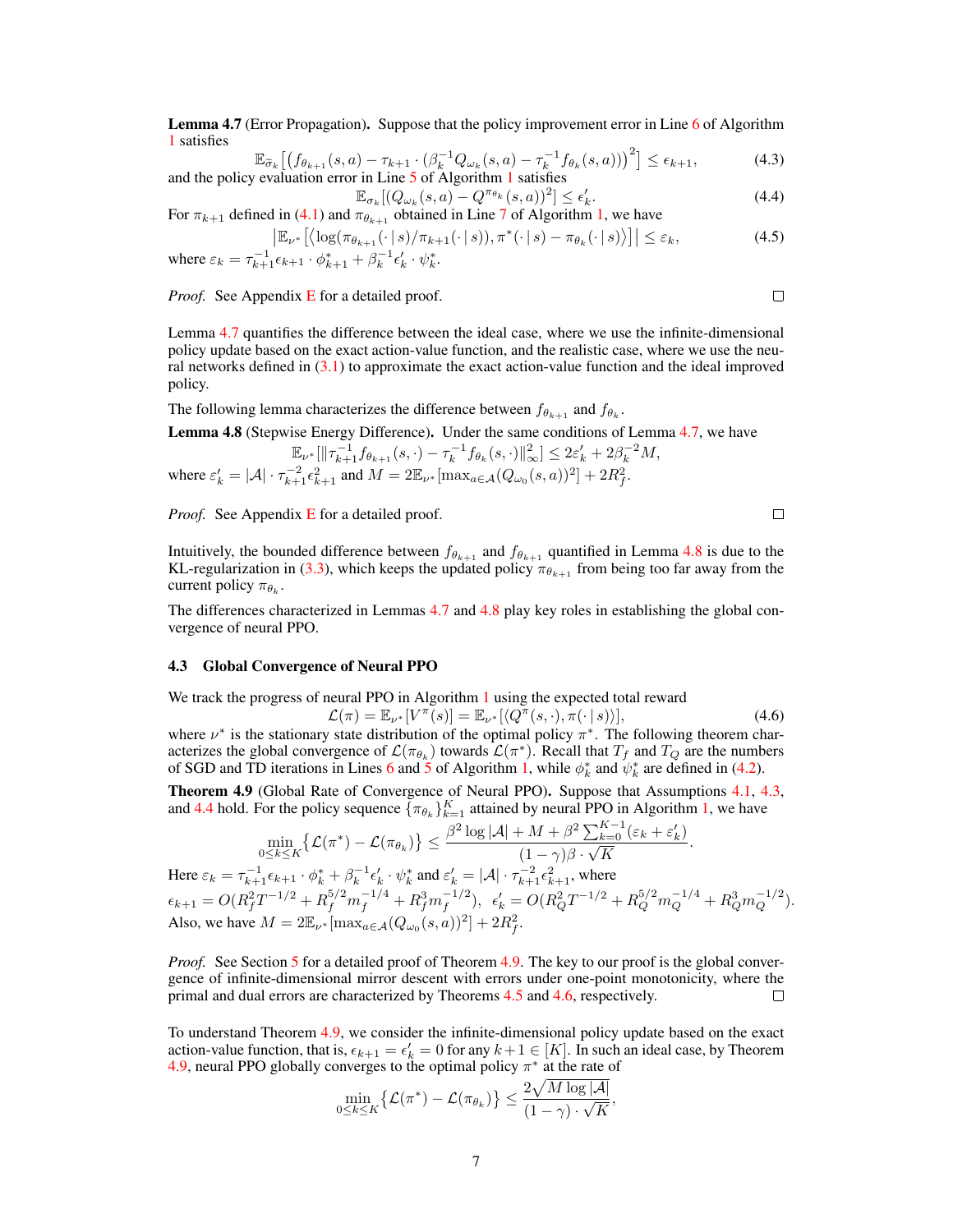with the optimal choice of the penalty parameter  $\beta_k = \sqrt{MK/\log |\mathcal{A}|}.$ 

Note that Theorem 4.9 sheds light on the difficulty of choosing the optimal penalty coefficient in practice, which is observed by [40]. In particular, the optimal choice of  $\beta$  in  $\beta_k = \beta \sqrt{K}$  is given by

$$
\beta = \frac{\sqrt{M}}{\sqrt{\log |\mathcal{A}| + \sum_{k=0}^{K-1} (\varepsilon_k + \varepsilon'_k)}},
$$

where *M* and  $\sum_{k=0}^{K-1} (\varepsilon_k + \varepsilon'_k)$  may vary across different deep reinforcement learning problems. As a result, line search is often needed in practice.

To better understand Theorem 4.9, the following corollary quantifies the minimum width *m<sup>f</sup>* and  $m_Q$  and the minimum number of SGD and TD iterations *T* that ensure the  $O(1/\sqrt{K})$  rate of convergence.

Corollary 4.10 (Iteration Complexity of Subproblems and Minimum Widths of Neural Networks). Suppose that Assumptions 4.1, 4.3, and 4.4 hold. Let  $m_f = \Omega(K^6 R_f^{10} \cdot \phi_k^{*4} + K^4 R_f^{10} \cdot |\mathcal{A}|^2)$ ,  $m_Q = \Omega(K^2 R_Q^{10} \cdot {\psi_k^*}^4)$ , and  $T = \Omega(K^3 R_f^4 \cdot {\phi_k^*}^2 + K^2 R_f^4 \cdot |\mathcal{A}| + K R_Q^4 \cdot {\psi_k^*}^2)$  for any  $0 \le k \le K$ . We have

$$
\min_{0 \le k \le K} \{ \mathcal{L}(\pi^*) - \mathcal{L}(\pi_{\theta_k}) \} \le \frac{\beta^2 \log |\mathcal{A}| + M + O(1)}{(1 - \gamma)\beta \cdot \sqrt{K}}.
$$

*Proof.* See Appendix F for a detailed proof.

The difference between the requirements on the widths  $m_f$  and  $m_Q$  in Corollary 4.10 suggests that the errors of policy improvement and policy evaluation play distinct roles in the global convergence of neural PPO. In fact, Theorem 4.9 depends on the total error  $\tau_{k+1}^{-1} \epsilon_{k+1} \cdot \phi_k^* + \beta_k^{-1} \epsilon_k' \cdot \psi_k^* + |\mathcal{A}| \cdot$  $\tau_{k+1}^{-2} \epsilon_{k+1}^2$ , where the weight  $\tau_{k+1}^{-1}$  of the policy improvement error  $\epsilon_{k+1}$  is much larger than the weight  $\beta_k^{-1}$  of the policy evaluation error  $\epsilon'_k$ , and  $|\mathcal{A}| \cdot \tau_{k+1}^{-2} \epsilon_{k+1}^2$  is a high-order term when  $\epsilon_{k+1}$  is sufficiently small. In other words, the policy improvement error plays a more important role.

# 5 Proof Sketch

In this section, we sketch the proof of Theorem 4.9. In detail, we cast neural PPO in Algorithm 1 as infinite-dimensional mirror descent with primal and dual errors and exploit a notion of one-point monotonicity to establish its global convergence.

We first present the performance difference lemma of [24]. Recall that the expected total reward  $\mathcal{L}(\pi)$  is defined in (4.6) and  $\nu^*$  is the stationary state distribution of the optimal policy  $\pi^*$ .

**Lemma 5.1** (Performance Difference). For  $\mathcal{L}(\pi)$  defined in (4.6), we have  $\mathcal{L}(\pi) - \mathcal{L}(\pi^*) = (1 - \gamma)^{-1} \cdot \mathbb{E}_{\nu^*}[\langle Q^{\pi}(s, \cdot), \pi(\cdot | s) - \pi^*(\cdot | s) \rangle].$ 

*Proof.* See Appendix **G** for a detailed proof.

Since the optimal policy  $\pi^*$  maximizes the value function  $V^{\pi}(s)$  with respect to  $\pi$  for any  $s \in S$ , we have  $\mathcal{L}(\pi^*) = \mathbb{E}_{\nu^*}[V^{\pi^*}(s)] \ge \mathbb{E}_{\nu^*}[V^{\pi}(s)] = \mathcal{L}(\pi)$  for any  $\pi$ . As a result, we have  $\mathbb{E}_{\nu^*}[\langle Q^{\pi}(s, \cdot), \pi(\cdot | s) - \pi^*(\cdot | s) \rangle] \leq 0$ , for any  $\pi$ . (5.1)

Under the variational inequality framework  $[14]$ ,  $(5.1)$  corresponds to the monotonicity of the mapping  $Q^{\pi}$  evaluated at  $\pi^*$  and any  $\pi$ . Note that the classical notion of monotonicity requires the evaluation at any pair  $\pi'$  and  $\pi$ , while we restrict  $\pi'$  to  $\pi^*$  in (5.1). Hence, we refer to (5.1) as onepoint monotonicity. In the context of nonconvex optimization, the mapping  $Q^{\pi}$  can be viewed as the gradient of  $\mathcal{L}(\pi)$  at  $\pi$ , which lives in the dual space, while  $\pi$  lives in the primal space. Another condition related to  $(5.1)$  in nonconvex optimization is known as dissipativity [53].

The following lemma establishes the one-step descent of the KL-divergence in the infinitedimensional policy space, which follows from the analysis of mirror descent [31, 32] as well as the fact that given any  $\nu_k$ , the subproblem of policy improvement in (4.1) can be solved for each  $s \in S$  individually.

 $\Box$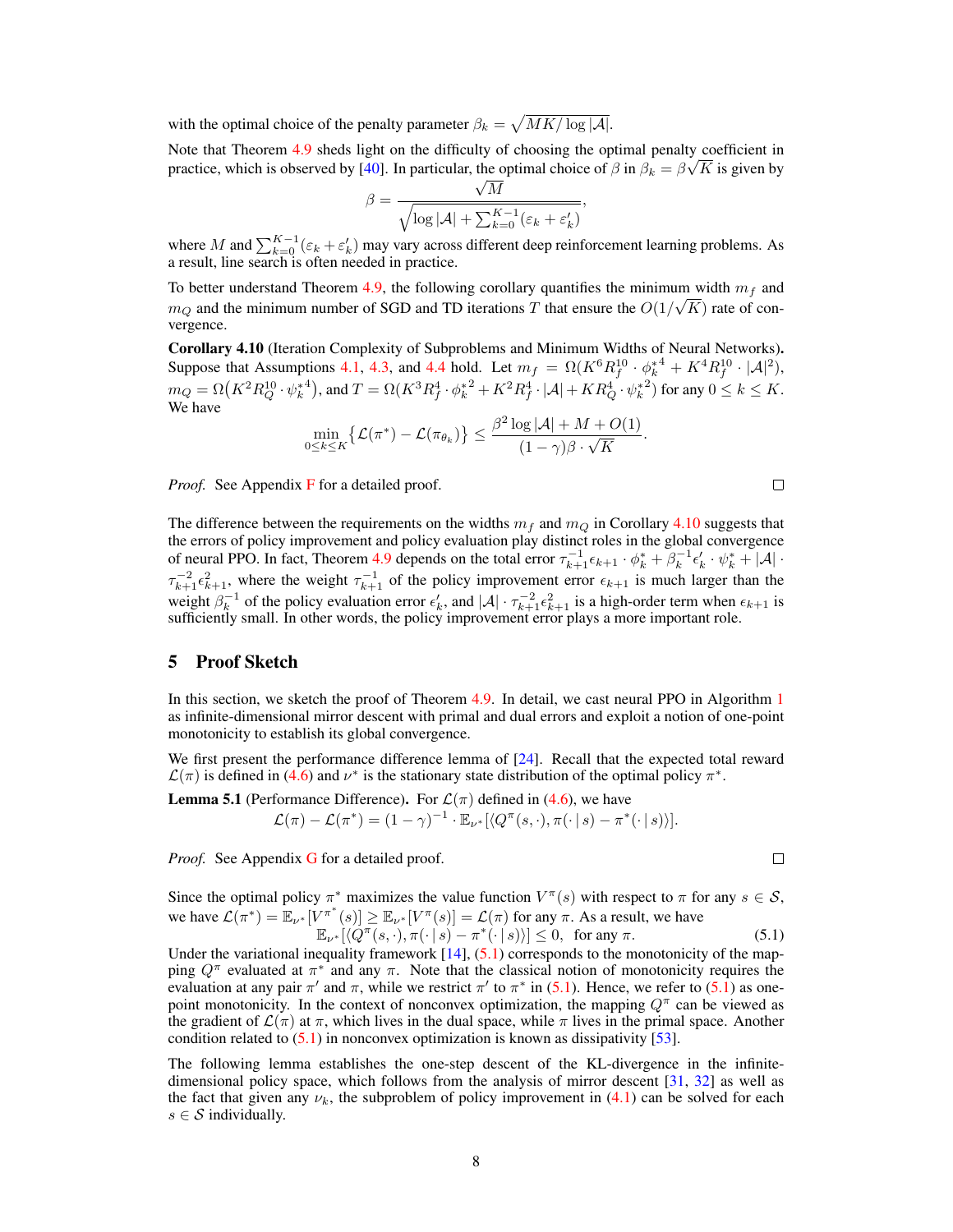**Lemma 5.2** (One-Step Descent). For the ideal improved policy  $\pi_{k+1}$  defined in (4.1) and the current policy  $\pi_{\theta_k}$ , we have that, for any  $s \in \mathcal{S}$ ,

$$
\begin{split} \mathrm{KL}(\pi^*(\cdot \,|\, s) \, \| \, \pi_{\theta_{k+1}}(\cdot \,|\, s)) &= \mathrm{KL}(\pi^*(\cdot \,|\, s) \, \| \, \pi_{\theta_k}(\cdot \,|\, s)) \\ &\leq \big\langle \log(\pi_{\theta_{k+1}}(\cdot \,|\, s) / \pi_{k+1}(\cdot \,|\, s)), \pi_{\theta_k}(\cdot \,|\, s) &= \pi^*(\cdot \,|\, s) \big\rangle - \beta_k^{-1} \cdot \langle Q^{\pi_{\theta_k}}(s, \cdot), \pi^*(\cdot \,|\, s) - \pi_{\theta_k}(\cdot \,|\, s) \rangle \\ &\quad - 1/2 \cdot \| \pi_{\theta_{k+1}}(\cdot \,|\, s) - \pi_{\theta_k}(\cdot \,|\, s) \big\|_1^2 - \langle \tau_{k+1}^{-1} f_{\theta_{k+1}}(s, \cdot) - \tau_k^{-1} f_{\theta_k}(s, \cdot), \pi_{\theta_k}(\cdot \,|\, s) - \pi_{\theta_{k+1}}(\cdot \,|\, s) \rangle. \end{split}
$$

*Proof.* See Appendix **G** for a detailed proof.

 $\Box$ 

Based on Lemmas 5.1 and 5.2, we prove Theorem 4.9 by casting neural PPO as infinite-dimensional mirror descent with primal and dual errors, whose impact is characterized in Lemma 4.7. In particular, we employ the  $\ell_1$ - $\ell_{\infty}$  pair of primal-dual norms.

*Proof of Theorem 4.9.* Taking expectation with respect to  $s \sim \nu^*$  and invoking Lemmas 4.7 and 5.2, we have

$$
\mathbb{E}_{\nu^*}[\mathrm{KL}(\pi^*(\cdot | s) \parallel \pi_{\theta_{k+1}}(\cdot | s))] - \mathbb{E}_{\nu^*}[\mathrm{KL}(\pi^*(\cdot | s) \parallel \pi_{\theta_k}(\cdot | s))]
$$
\n
$$
\leq \varepsilon_k - \beta_k^{-1} \cdot \mathbb{E}_{\nu^*}[\langle Q^{\pi_{\theta_k}}(s, \cdot), \pi^*(\cdot | s) - \pi_{\theta_k}(\cdot | s) \rangle] - 1/2 \cdot \mathbb{E}_{\nu^*}[\|\pi_{\theta_{k+1}}(\cdot | s) - \pi_{\theta_k}(\cdot | s)\|_1^2]
$$
\n
$$
-\mathbb{E}_{\nu^*}[\langle \tau_{k+1}^{-1} f_{\theta_{k+1}}(s, \cdot) - \tau_k^{-1} f_{\theta_k}(s, \cdot), \pi_{\theta_k}(\cdot | s) - \pi_{\theta_{k+1}}(\cdot | s) \rangle].
$$
\nBy Lemma 5.1 and the Hölder's inequality, we further have

$$
\mathbb{E}_{\nu^*}[\mathrm{KL}(\pi^*(\cdot | s) \| \pi_{\theta_{k+1}}(\cdot | s))] - \mathbb{E}_{\nu^*}[\mathrm{KL}(\pi^*(\cdot | s) \| \pi_{\theta_k}(\cdot | s))]
$$
\n
$$
\leq \varepsilon_k - (1 - \gamma)\beta_k^{-1} \cdot (\mathcal{L}(\pi^*) - \mathcal{L}(\pi_{\theta_k})) - 1/2 \cdot \mathbb{E}_{\nu^*}[\|\pi_{\theta_{k+1}}(\cdot | s) - \pi_{\theta_k}(\cdot | s)\|_1^2]
$$
\n
$$
+ \mathbb{E}_{\nu^*}[\|\tau_{k+1}^{-1} f_{\theta_{k+1}}(s, \cdot) - \tau_k^{-1} f_{\theta_k}(s, \cdot)\|_{\infty} \cdot \|\pi_{\theta_k}(\cdot | s) - \pi_{\theta_{k+1}}(\cdot | s)\|_1]
$$
\n
$$
\leq \varepsilon_k - (1 - \gamma)\beta_k^{-1} \cdot (\mathcal{L}(\pi^*) - \mathcal{L}(\pi_{\theta_k})) + 1/2 \cdot \mathbb{E}_{\nu^*}[\|\tau_{k+1}^{-1} f_{\theta_{k+1}}(s, \cdot) - \tau_k^{-1} f_{\theta_k}(s, \cdot)\|_{\infty}^2]
$$
\n
$$
\leq \varepsilon_k - (1 - \gamma)\beta_k^{-1} \cdot (\mathcal{L}(\pi^*) - \mathcal{L}(\pi_{\theta_k})) + (\varepsilon_k' + \beta_k^{-2}M),
$$
\n(5.2)

where in the second inequality we use  $2xy - y^2 \leq x^2$  and in the last inequality we use Lemma 4.8. Rearranging the terms in  $(5.2)$ , we have

$$
(1 - \gamma)\beta_k^{-1} \cdot (\mathcal{L}(\pi^*) - \mathcal{L}(\pi_{\theta_k}))
$$
\n
$$
\leq \mathbb{E}_{\nu^*}[\text{KL}(\pi^*(\cdot \mid s) \mid \pi_{\theta_{k+1}}(\cdot \mid s))] - \mathbb{E}_{\nu^*}[\text{KL}(\pi^*(\cdot \mid s) \mid \pi_{\theta_k}(\cdot \mid s))] + \beta_k^{-2}M + \varepsilon_k + \varepsilon'_k.
$$
\n(5.3)

Telescoping (5.3) for  $k + 1 \in [K]$ , we obtain

$$
\sum_{k=0}^{K-1} (1 - \gamma) \beta_k^{-1} \cdot (\mathcal{L}(\pi_{\theta_k}) - \mathcal{L}(\pi^*))
$$
\n
$$
\leq \mathbb{E}_{\nu^*} [\mathrm{KL}(\pi^*(\cdot | s) \|\pi_{\theta_K}(\cdot | s))] - \mathbb{E}_{\nu^*} [\mathrm{KL}(\pi^*(\cdot | s) \|\pi_{\theta_0}(\cdot | s))]
$$
\n
$$
+ M \sum_{k=0}^{K-1} \beta_k^{-2} + \sum_{k=0}^{K-1} (\varepsilon_k + \varepsilon'_k).
$$

Note that we have (i)  $\sum_{k=0}^{K=0}^{K=0}$   $(k=0)$ <br>  $\sum_{k=0}^{K-1} \beta_k^{-1} \left( \mathcal{L}(\pi^*) - \mathcal{L}(\pi_{\theta_k}) \right) \geq \left( \sum_{k=0}^{K-1} \beta_k^{-1} \right) \cdot \min_{0 \leq k \leq K} \{ \mathcal{L}(\pi^*) - \mathcal{L}(\pi_{\theta_k}) \},$ (ii)  $\mathbb{E}_{\nu^*}[\text{KL}(\pi^*(\cdot | s) \mid \pi_{\theta_0}(\cdot | s))] \leq \log |\mathcal{A}|$  due to the uniform initialization of policy, and that (iii) the KL-divergence is nonnegative. Hence, we have

$$
\min_{0 \le k \le K} \{ \mathcal{L}(\pi^*) - \mathcal{L}(\pi_{\theta_k}) \} \le \frac{\log |\mathcal{A}| + M \sum_{k=0}^{K-1} \beta_k^{-2} + \sum_{k=0}^{K-1} (\varepsilon_k + \varepsilon'_k)}{(1 - \gamma) \sum_{k=0}^{K-1} \beta_k^{-1}}.
$$
\n(5.4)

Setting the penalty parameter  $\beta_k = \beta \sqrt{K}$ , we have  $\sum_{k=0}^{K-1} \beta_k^{-1} = \beta^{-1} \sqrt{K}$  and  $\sum_{k=0}^{K-1} \beta_k^{-2} = \beta^{-2}$ , which together with  $(5.4)$  concludes the proof of Theorem 4.9.

# Acknowledgement

The authors thank Jason D. Lee, Chi Jin, and Yu Bai for enlightening discussions throughout this project.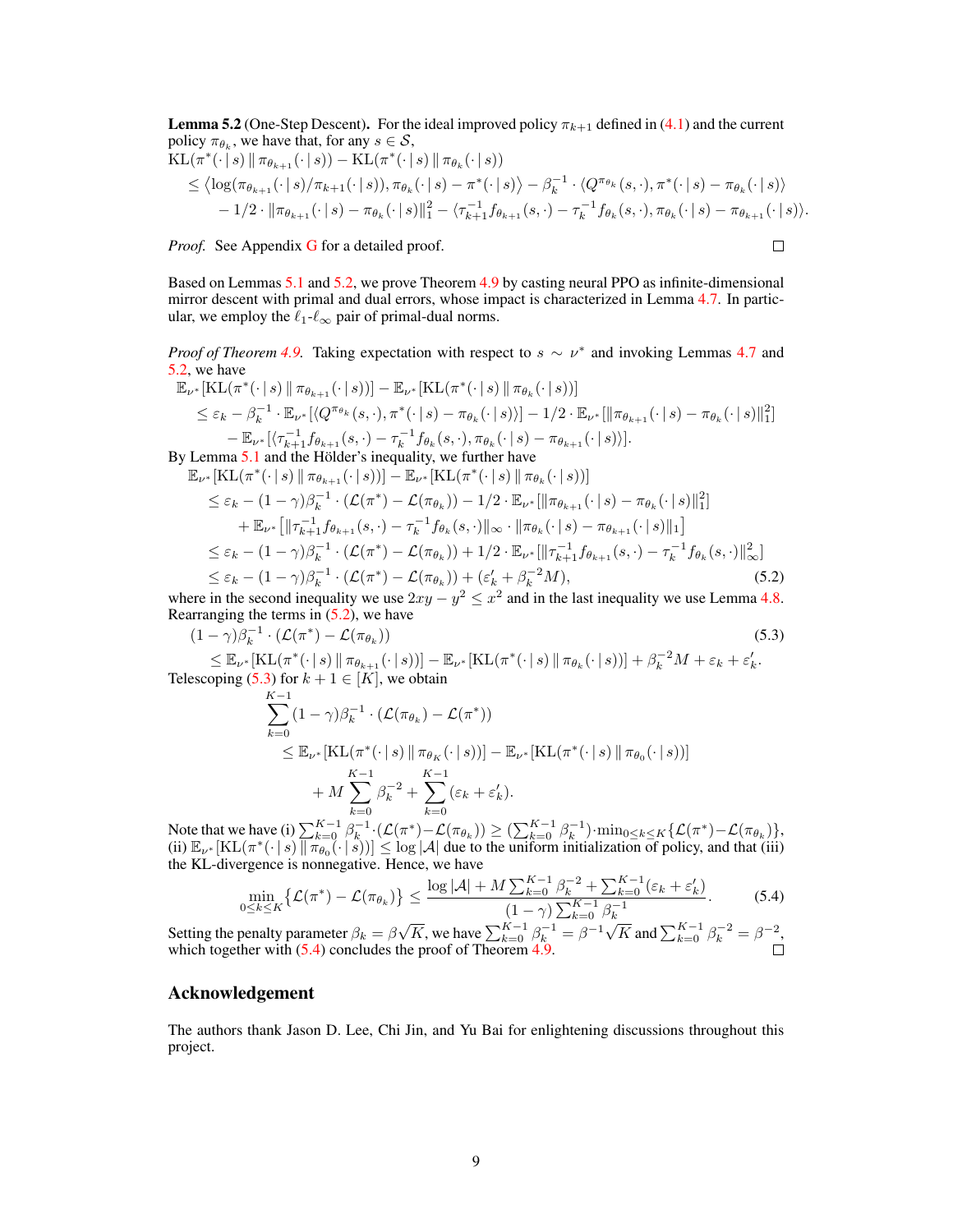# References

- [1] Abdolmaleki, A., Springenberg, J. T., Tassa, Y., Munos, R., Heess, N. and Riedmiller, M. (2018). Maximum a posteriori policy optimisation. *arXiv preprint arXiv:1806.06920*.
- [2] Agarwal, A., Kakade, S. M., Lee, J. D. and Mahajan, G. (2019). Optimality and approximation with policy gradient methods in Markov decision processes. *arXiv preprint arXiv:1908.00261*.
- [3] Allen-Zhu, Z., Li, Y. and Liang, Y. (2018). Learning and generalization in overparameterized neural networks, going beyond two layers. *arXiv preprint arXiv:1811.04918*.
- [4] Antos, A., Szepesvári, C. and Munos, R. (2008). Fitted Q-iteration in continuous action-space mdps. In *Advances in Neural Information Processing Systems*.
- [5] Arora, S., Du, S. S., Hu, W., Li, Z. and Wang, R. (2019). Fine-grained analysis of optimization and generalization for overparameterized two-layer neural networks. *arXiv preprint arXiv:1901.08584*.
- [6] Azar, M. G., Gómez, V. and Kappen, H. J. (2012). Dynamic policy programming. *Journal of Machine Learning Research*, 13 3207–3245.
- [7] Cai, Q., Yang, Z., Lee, J. D. and Wang, Z. (2019). Neural temporal-difference learning converges to global optima. *arXiv preprint arXiv:1905.10027*.
- [8] Cao, Y. and Gu, Q. (2019). Generalization bounds of stochastic gradient descent for wide and deep neural networks. *arXiv preprint arXiv:1905.13210*.
- [9] Cao, Y. and Gu, Q. (2019). A generalization theory of gradient descent for learning overparameterized deep ReLU networks. *arXiv preprint arXiv:1902.01384*.
- [10] Chizat, L. and Bach, F. (2018). A note on lazy training in supervised differentiable programming. *arXiv preprint arXiv:1812.07956*.
- [11] Cho, W. S. and Wang, M. (2017). Deep primal-dual reinforcement learning: Accelerating actor-critic using Bellman duality. *arXiv preprint arXiv:1712.02467*.
- [12] Dai, B., Shaw, A., Li, L., Xiao, L., He, N., Liu, Z., Chen, J. and Song, L. (2017). SBEED: Convergent reinforcement learning with nonlinear function approximation. *arXiv preprint arXiv:1712.10285*.
- [13] Duan, Y., Chen, X., Houthooft, R., Schulman, J. and Abbeel, P. (2016). Benchmarking deep reinforcement learning for continuous control. In *International Conference on Machine Learning*.
- [14] Facchinei, F. and Pang, J.-S. (2007). *Finite-Dimensional Variational Inequalities and Complementarity Problems*. Springer Science & Business Media.
- [15] Farahmand, A.-m., Ghavamzadeh, M., Szepesvári, C. and Mannor, S. (2016). Regularized policy iteration with nonparametric function spaces. *Journal of Machine Learning Research*, 17 4809–4874.
- [16] Farahmand, A.-m., Szepesvári, C. and Munos, R. (2010). Error propagation for approximate policy and value iteration. In *Advances in Neural Information Processing Systems*.
- [17] Haarnoja, T., Tang, H., Abbeel, P. and Levine, S. (2017). Reinforcement learning with deep energy-based policies. In *International Conference on Machine Learning*.
- [18] Haarnoja, T., Zhou, A., Abbeel, P. and Levine, S. (2018). Soft actor-critic: Off-policy maximum entropy deep reinforcement learning with a stochastic actor. *arXiv preprint arXiv:1801.01290*.
- [19] Henderson, P., Islam, R., Bachman, P., Pineau, J., Precup, D. and Meger, D. (2018). Deep reinforcement learning that matters. In *AAAI Conference on Artificial Intelligence*.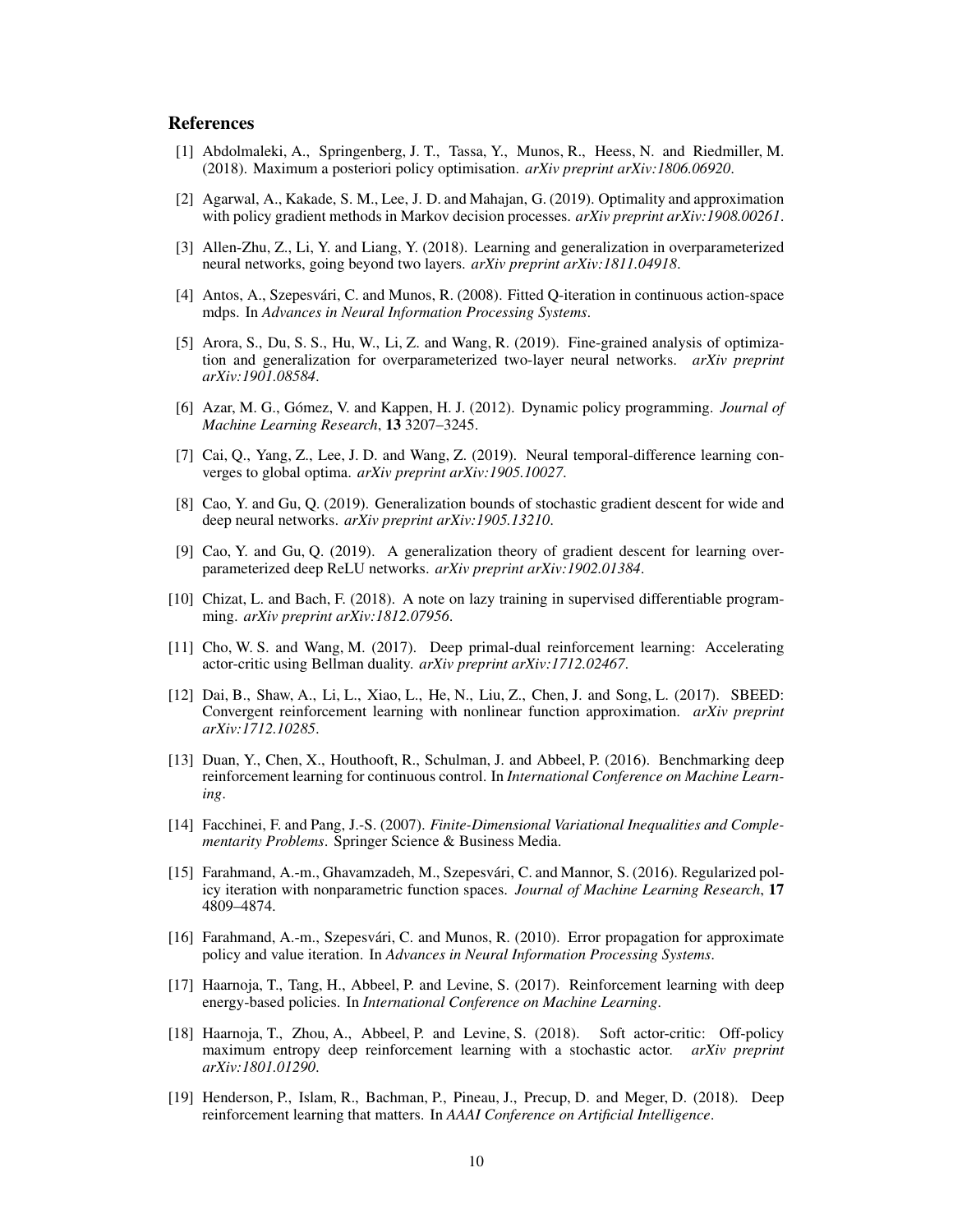- [20] Hofmann, T., Schölkopf, B. and Smola, A. J. (2008). Kernel methods in machine learning. *Annals of Statistics* 1171–1220.
- [21] Ilyas, A., Engstrom, L., Santurkar, S., Tsipras, D., Janoos, F., Rudolph, L. and Madry, A. (2018). Are deep policy gradient algorithms truly policy gradient algorithms? *arXiv preprint arXiv:1811.02553*.
- [22] Jacot, A., Gabriel, F. and Hongler, C. (2018). Neural tangent kernel: Convergence and generalization in neural networks. In *Advances in Neural Information Processing Systems*.
- [23] Kakade, S. (2002). A natural policy gradient. In *Advances in Neural Information Processing Systems*.
- [24] Kakade, S. and Langford, J. (2002). Approximately optimal approximate reinforcement learning. In *International Conference on Machine Learning*.
- [25] Konda, V. R. and Tsitsiklis, J. N. (2000). Actor-critic algorithms. In *Advances in Neural Information Processing Systems*.
- [26] Lee, J., Xiao, L., Schoenholz, S. S., Bahri, Y., Sohl-Dickstein, J. and Pennington, J. (2019). Wide neural networks of any depth evolve as linear models under gradient descent. *arXiv preprint arXiv:1902.06720*.
- [27] Li, Y. and Liang, Y. (2018). Learning overparameterized neural networks via stochastic gradient descent on structured data. In *Advances in Neural Information Processing Systems*.
- [28] Ling, Y., Hasan, S. A., Datla, V., Qadir, A., Lee, K., Liu, J. and Farri, O. (2017). Diagnostic inferencing via improving clinical concept extraction with deep reinforcement learning: A preliminary study. In *Machine Learning for Healthcare Conference*.
- [29] Mnih, V., Badia, A. P., Mirza, M., Graves, A., Lillicrap, T., Harley, T., Silver, D. and Kavukcuoglu, K. (2016). Asynchronous methods for deep reinforcement learning. In *International Conference on Machine Learning*.
- [30] Munos, R. and Szepesvári, C. (2008). Finite-time bounds for fitted value iteration. *Journal of Machine Learning Research*, 9 815–857.
- [31] Nemirovski, A. S. and Yudin, D. B. (1983). *Problem Complexity and Method Efficiency in Optimization*. Springer.
- [32] Nesterov, Y. (2013). *Introductory Lectures on Convex Optimization: A Basic Course*, vol. 87. Springer Science & Business Media.
- [33] Neu, G., Jonsson, A. and Gómez, V. (2017). A unified view of entropy-regularized Markov decision processes. *arXiv preprint arXiv:1705.07798*.
- [34] OpenAI (2019). OpenAI Five. https://openai.com/five/.
- [35] Peters, J. and Schaal, S. (2008). Natural actor-critic. *Neurocomputing*, 71 1180–1190.
- [36] Puterman, M. L. (2014). *Markov Decision Processes: Discrete Stochastic Dynamic Programming*. John Wiley & Sons.
- [37] Rajeswaran, A., Lowrey, K., Todorov, E. V. and Kakade, S. M. (2017). Towards generalization and simplicity in continuous control. In *Advances in Neural Information Processing Systems*.
- [38] Sallab, A. E., Abdou, M., Perot, E. and Yogamani, S. (2017). Deep reinforcement learning framework for autonomous driving. *Electronic Imaging*, 2017 70–76.
- [39] Schulman, J., Levine, S., Abbeel, P., Jordan, M. and Moritz, P. (2015). Trust region policy optimization. In *International Conference on Machine Learning*.
- [40] Schulman, J., Wolski, F., Dhariwal, P., Radford, A. and Klimov, O. (2017). Proximal policy optimization algorithms. *arXiv preprint arXiv:1707.06347*.